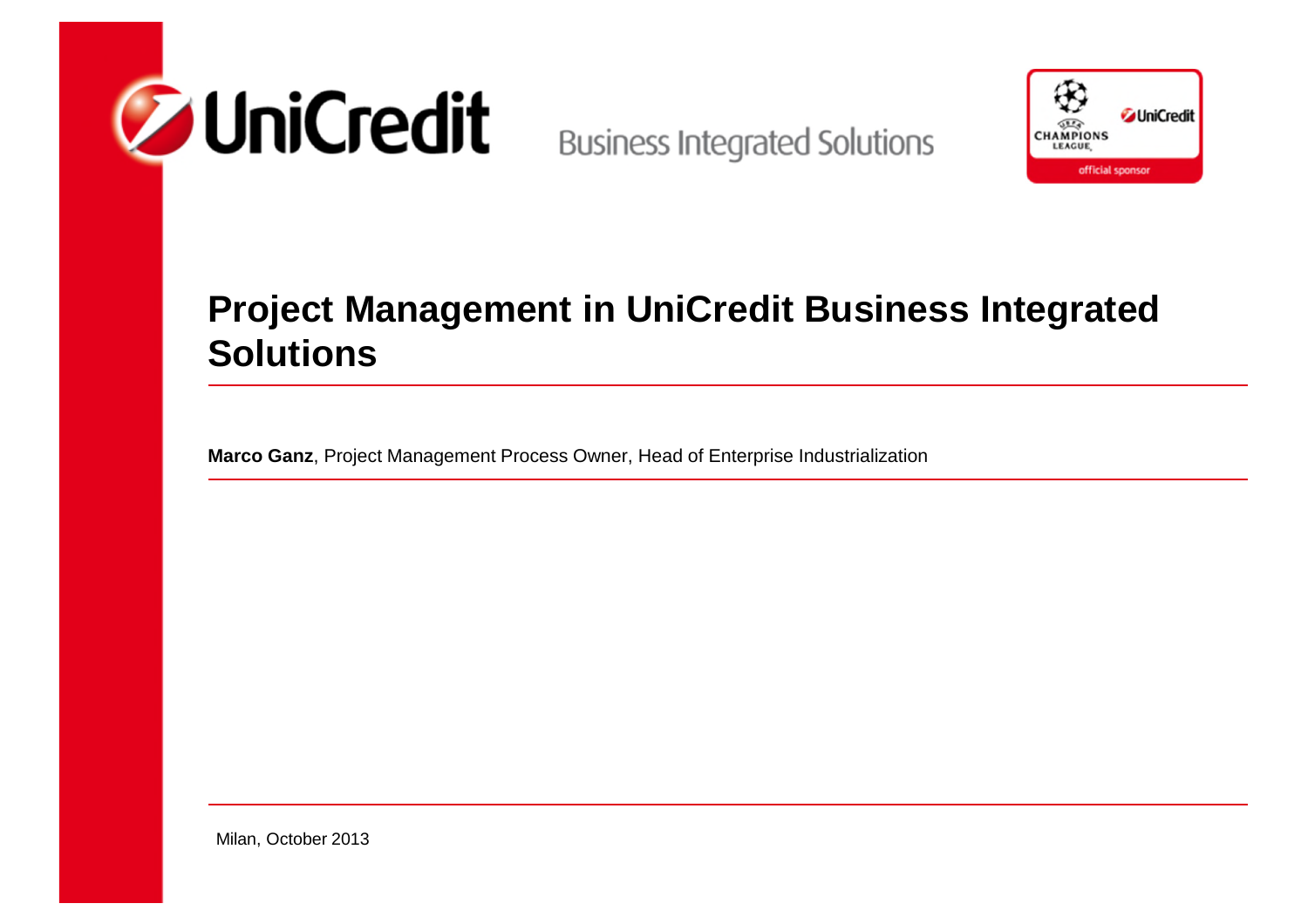# **ZuniCredit**

#### **UniCredit - at a glance**

- Employees: more than **150,000**\*
- Branches: **9,079**\*
- **Banking operations** in **20** countries
- **International network spanning:** 
	- **~ 50** countries
- Global player in asset management: **€ 165,5** bn in managed assets<sup>\*</sup>
- Market leader in Central end Eastern Europe leveraging on the region's structural strengths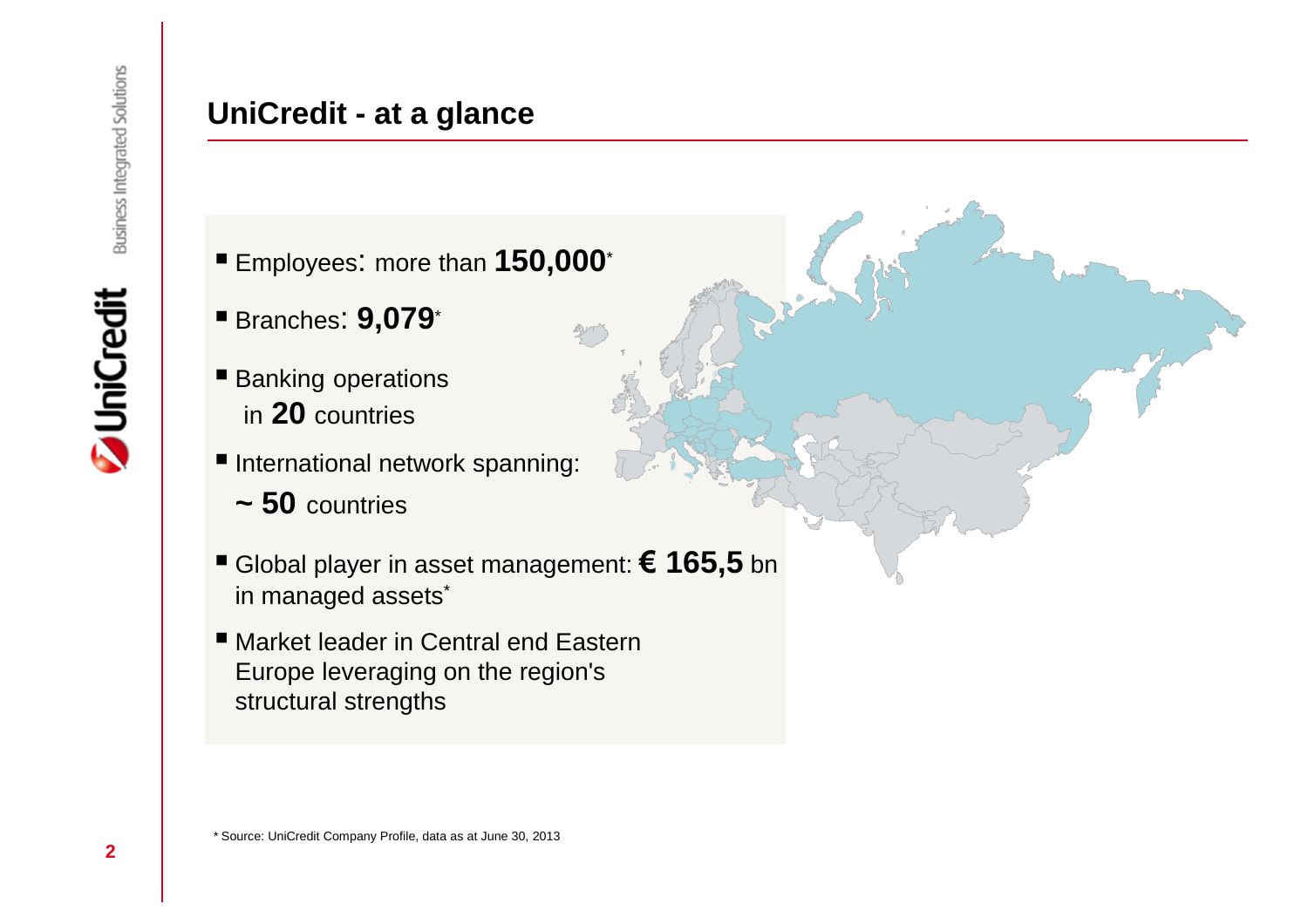#### **From Instrumental Services to Business Integrated Solutions**



**Z** UniCredit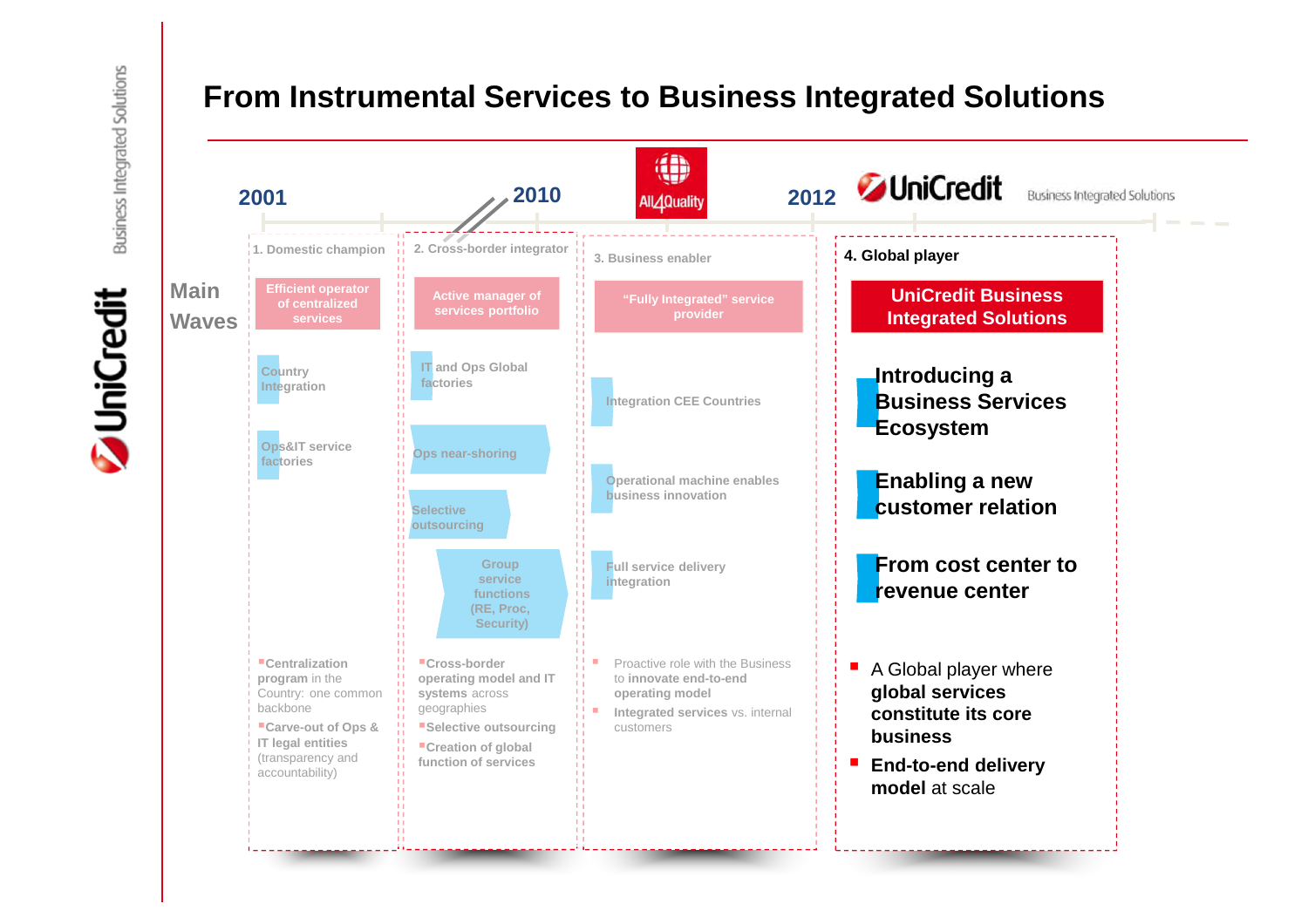### **Z** UniCredit

#### **UniCredit Business Integrated Solutions: Identity Card**



**UniCredit Business Integrated Solutions** *is the first concrete milestone within the Group Strategic Plan 2012 announced in November 2011 to be achieved.*

Owned by UniCredit, is created from the integration and consolidation of 16 Group companies (among them UGIS, UCBP, URE, UC) and is dedicated to providing services in the sectors of Information and Communication Technology (ICT), Back Office and Middle Office, Real Estate, Security and Procurement.

A new business model, unique in the European banking sector, focused on Business needs (i.e. Commercial Banking, Global Markets, CEE), not only on providing services.

\* UniCredit Business Integrated Solutions operates also in 2 branches, one located in New York and one in Singapore.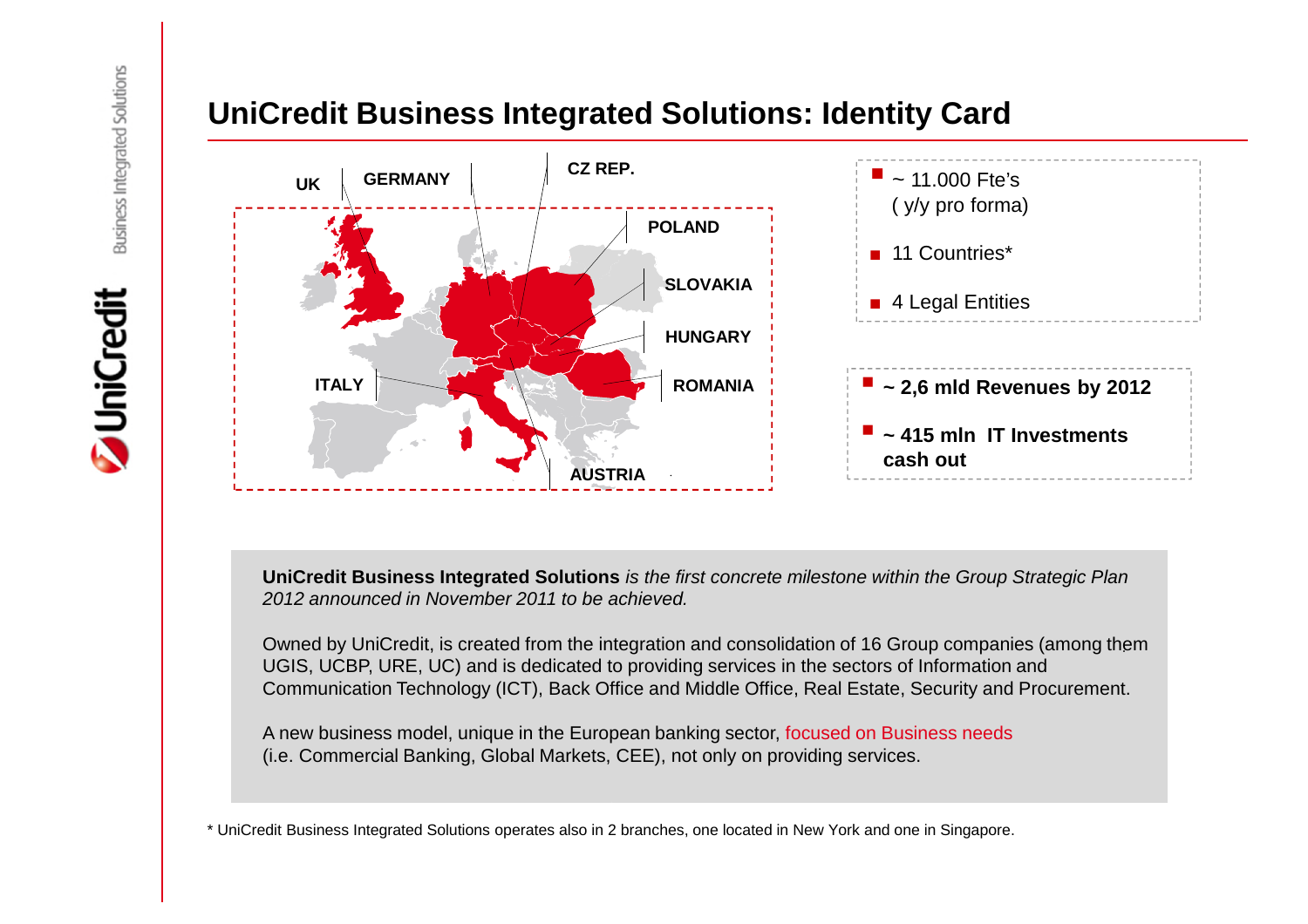## **JuniCredit**



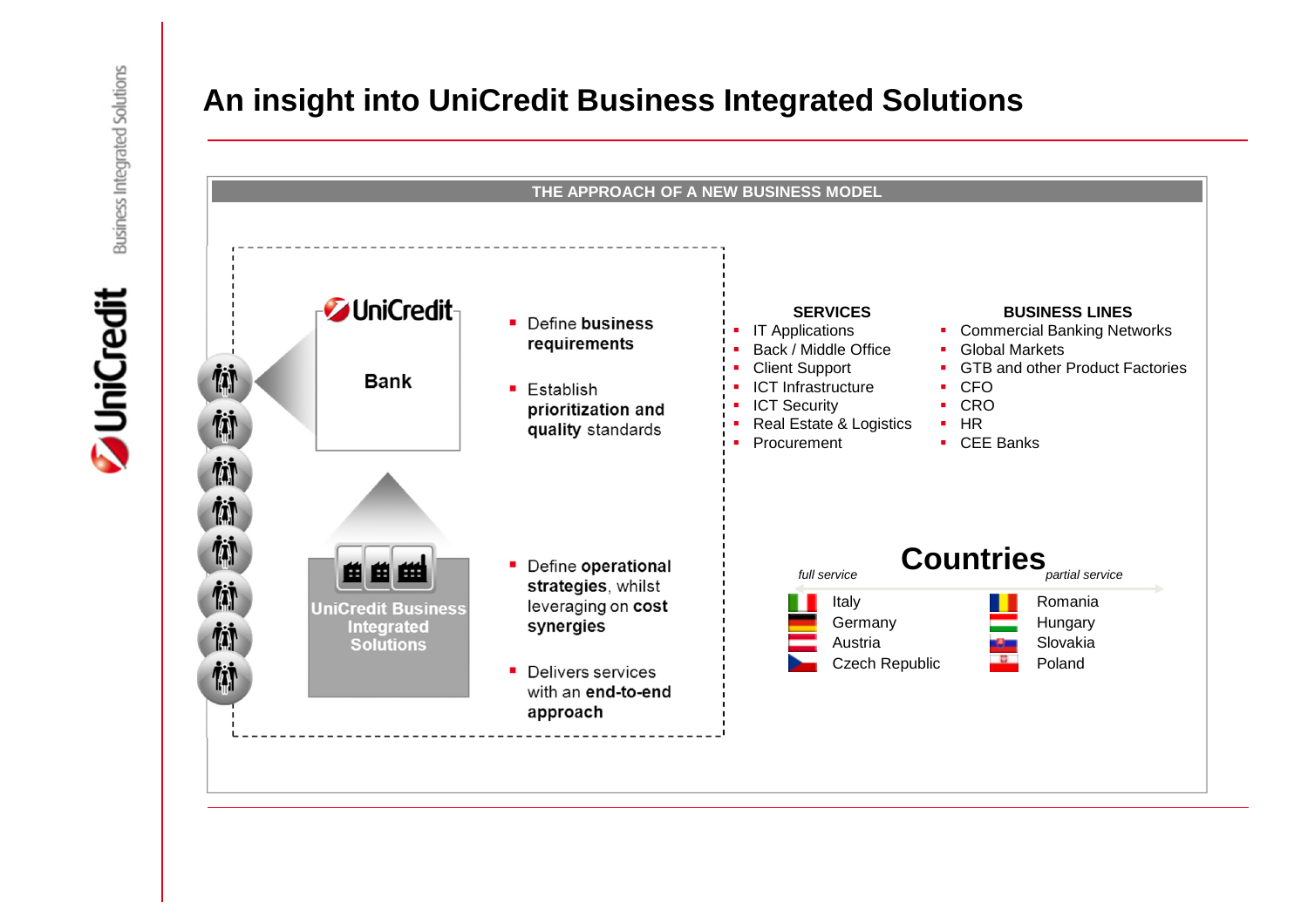#### **Organizational structures**



**JuniCredit**